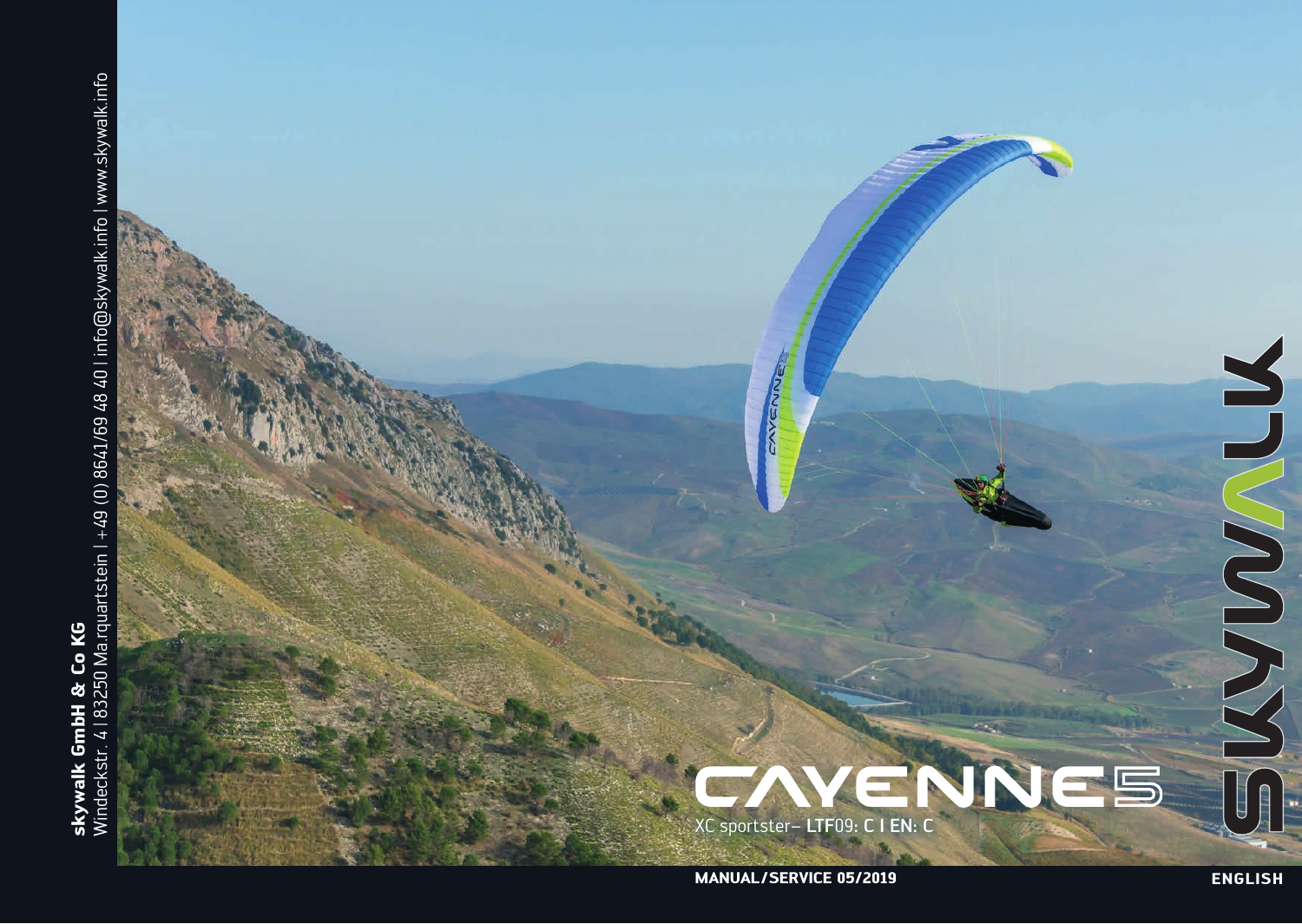1

### **TABLE OF CONTENTS**

| 1                       | <b>Introduction</b>                                   | 35 |
|-------------------------|-------------------------------------------------------|----|
| $\overline{2}$          | <b>Description, Technical Data, Line System</b>       | 36 |
| $\mathbb{B}$            | <b>Acceleration System</b>                            | 40 |
| 4                       | <b>Harness</b>                                        | 40 |
| 5                       | <b>Flight Techniques and Characteristics</b>          | 41 |
| $\circledS$             | <b>Descent Techniques</b>                             | 47 |
| $\overline{\mathbb{Z}}$ | <b>Extreme Flight Maneuvers</b>                       | 50 |
| 8                       | <b>Materials</b>                                      | 53 |
| $\circledS$             | <b>Maintenance</b>                                    | 54 |
| 10                      | <b>Disposal</b>                                       | 55 |
| 11                      | <b>Maintenance-Check</b>                              | 56 |
| 12                      | <b>Homologation</b>                                   | 57 |
| 13                      | <b>Nature and Environmentally Compatible Behavior</b> | 57 |
| 14                      | <b>Closing Words</b>                                  | 58 |
| 15                      | <b>Line Schematic</b>                                 | 59 |
| 16                      | <b>Risers</b>                                         | 60 |
| $1\!\!7$                | <b>Overview Glider</b>                                | 61 |
| 18                      | <b>Test Protocoll</b>                                 | 62 |

## **INTRODUCTION**

### **Welcome to skywalk!**

Congratulations on the purchase of your new CAYENNE5 and thank you for your trust in us and in our products. In this manual you will find information that will help you quickly get to know your new paraglider to ensure your fun for a long time.

At skywalk we are enthusiastic about wind sports and innovative technologies. When we founded skywalk in 2001, our goal was to make paragliders and kites that offer new solutions to set new impulses, and to provide customers with a maximum of user friendliness. Today we are one of the most successful paraglider manufacturers in the world. For this we are thankful for our curiosity about everything that flies, sails and surfs, as well as our interest in a variety of outdoor sports. It's this "big picture" view that allows us to continuously set new accents in paragliding.

We are always open for questions, comments or critique and are happy to provide you at any time with further information!

Your skywalk Team Pure Passion for Flying

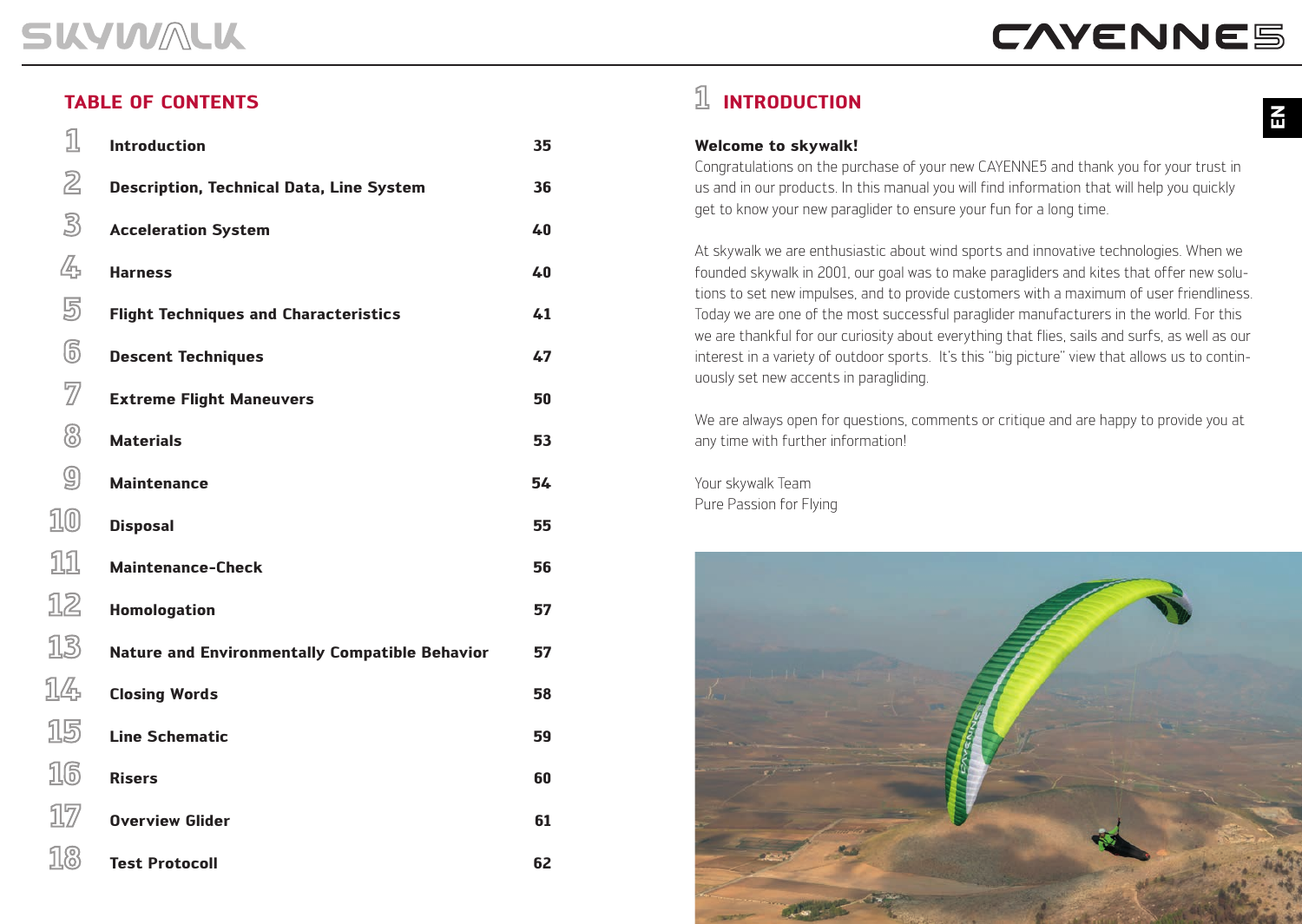**EN**

## **DESCRIPTION**

With the CAYENNE5, we are redefining the sport class. Its short, crisp brake line travel turns your every impulse into immediate altitude gain and will remind you of a comp wing. The CAYENNE5 has plenty of energy in reserve to let you adjust your turning radius and bank angle without losing speed. Nothing can knock this homogenous wing off course – whether you're hunting pulsating thermals close to the slope or opening up your radius in a tight, turbulent core. The glide performance of the CAYENNE5 is world class. In cruise flight, it flies like it's on rails and its whole performance range is available to you via the smooth speed system.

Because modern all-round gliders like our CHILI and TEQUILA leave no wishes unfulfilled, we decided to design the CAYENNE5 with higher performance than its predecessor. It's positioned on the upper end of the EN/LTF-C class without pushing the limit. This fifth generation CAYENNE5 remains loyal to its CAYENNE5-series roots. Despite its direct brake line response, the new CAYENNE5's stall break is pleasantly delayed. On landing, it remains nicely controllable and the stall comes late. Thanks to its high stability, collapses are rare. Like all our gliders, the new CAYENNE5 follows the skywalk philosophy: pure passion for flying.

### **PILOT REQUIREMENTS**

The CAYENNE5 is suitable for ambitious XC pilots up to comp pilots.

### **SCOPE OF DELIVERY**

The CAYENNE5 comes standard with inner bag, compression strap, 2 sticker sheets, glider backpack, riser bag and manual.

### **JET FLAPS**

Each of our gliders is equipped with skywalk's patented JET FLAP technology. Air is conducted from the bottom of the wing (pressure area) to the top of the wing (vacuum area) and is blown out there with a higher speed. The connection is established through jet shaped channels located toward the back of the wing. The addition air mass on the top of the wing delays the flow separation. The stall occurs later, the minimum flyable speed is lower, and the pilot has more reserve in the angle of attack. This is especially important in phases such as takeoff and landing. The JET FLAPS also help to improve climb performance since they allow you to circle very slowly in thermals with little danger. The glider can be flown normally as the JET FLAPS don't require any special control technique.

## **TECHNICAL DATA**

| <b>Size</b>                             | <b>XS</b> | $\mathsf{S}$ | M      | L       |
|-----------------------------------------|-----------|--------------|--------|---------|
| Cell number                             | 69        | 69           | 69     | 69      |
| Area flat in m <sup>2</sup>             | 22,68     | 24,10        | 26,07  | 27,85   |
| Wingspan flat                           | 12,06     | 12,43        | 12,93  | 13,36   |
| Aspect ratio flat                       | 6,41      | 6,41         | 6,41   | 6,41    |
| Area projected in m                     | 19,43     | 20,65        | 22,34  | 23,87   |
| Wingspan projected                      | 9,68      | 9,98         | 10,38  | 10,72   |
| Aspect ratio projected                  | 4,92      | 4,92         | 4,92   | 4,92    |
| min. profile depth in cm                | 45,3      | 46,7         | 48,6   | 50,2    |
| max. profile depth in cm                | 228,7     | 235,8        | 245,2  | 253,5   |
| middle line length (without risers)     | 690       | 710          | 740    | 770     |
| Line consumption in m                   | 275,5     | 284,0        | 295,4  | 305,3   |
| Weight in kg                            | 5         | 5,2          | 5,5    | 5,8     |
| Take-off weight in kg from - to         | 75-95     | 85-105       | 95-115 | 105-125 |
| Winch certified                         | yes       | yes          | yes    | yes     |
| JET FLAP technology                     | yes       | yes          | yes    | yes     |
| Paramotor homologation                  | no        | no           | no     | no      |
| Accelerator                             | yes       | yes          | yes    | yes     |
| Maximum speed bar travel in millimeters | n.S.      | 160          | 160    | 160     |
| <b>Trimmers</b>                         | no        | no           | no     | no      |
| Number of seats                         | 1         | 1            | 1      | 1       |

### **CAUTION**

**THE FIRST FLIGHT MUST BE CARRIED OUT BY A QUALIFIED EXPERT. THE TYPE CERTIFICATE AND THE DATE OF THE FACTORY INSPECTION CAN BE FOUND IN THE MIDDLE CELL OF THE GLIDER. THE DATE OF THE FIRST FLIGHT AND NAME OF THE PILOT SHOULD BE ENTERED HERE. SHOULD THIS BE MISSING, ASSUME THAT THIS GLIDER IS A PROTOTYPE THAT HAS NOT BEEN TESTED.**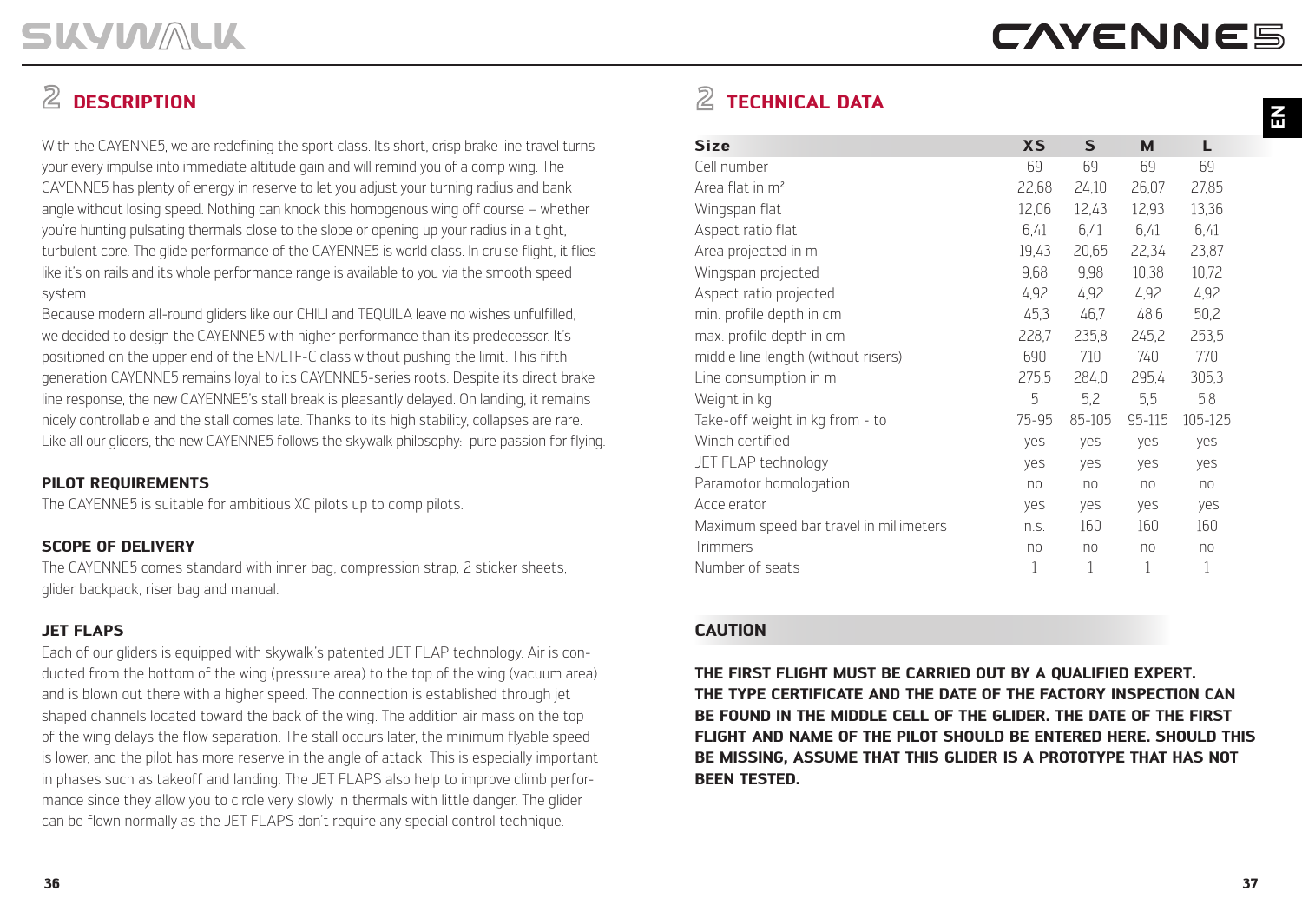# **LINE SYSTEM**

The layout of the suspension points is designed for optimal load distribution and a long lifespan. With all considerations and calculations however, our focus is always on safety. The mix of materials used on the lines of the CAYENNE5 is an ideal combination of durability, low stretch and low drag.

The inner mainlines of the CAYENNE5 are made of high-strength Dyneema with polyester sheathing. In extreme cases, each of the main lines can withstand more than 160kg of load. To keep drag to a minimum, unsheathed Technora and Dyneema lines are used in the middle and at the top.

The skywalk CAYENNE5 has 3 A-, 3 B-, 3 C-, and 1 stabilo line.

The main-stabilo is connected with the B-riser.

The brake lines are not load-bearing and lead from the trailing edge over the main brake lines through the brake pulleys on the C-risers to the brake handles.

A marking on the main brake line indicates the position of the handle attachment. This setting should not be lengthened, for example, to provide more brake travel in extreme flight situations or during landing, nor shortened such that the glider is flown constantly with some brake on.

### To provide a better overview and to make sorting easier, the lines have different colors:

>the AI, AII mainlines and A-risers are red

- $\rightarrow$  the BI, BII mainlines are vellow
- $\rightarrow$  theCl. CII mainlines are blue
- $\rightarrow$  the main brake-lines are orange
- The remaining lines are unsheathed.

The lines are attached with loops to triangular shackles and secured with rubber rings.

The skywalk CAYENNE5 has 5 risers per side. These are depicted in a schematic diagram at the end of this manual.

### **IMPORTANT SAFETY WARNING**

**FLYING A PARAGLIDER REQUIRES MAXIMUM CAUTION AT ALL TIMES. WE REMIND YOU THAT YOU FLY YOUR PARAGLIDER AT YOUR OWN RISK! AS THE PILOT IT IS YOUR RESPONSIBILITY TO ENSURE THE AIRWORTHI-NESS OF YOUR GLIDER BEFORE EVERY FLIGHT. REMEMBER THAT MENTAL FITNESS IS ALSO A RISK FACTOR.**

### The skywalk CAYENNE5 may not be flown:

- $\rightarrow$  outside of the minimum and maximum certified takeoff weights
- $\rightarrow$  with a motor
- $\rightarrow$  in rain, snow, or in extremely turbulent weather conditions, or in strong wind
- $\rightarrow$  in clouds or fog (visual flight)
- $\rightarrow$  with insufficient pilot experience
- $\rightarrow$  if flown with more than one person
- $\rightarrow$  if the canopy is wet
- > at temperatures under -30°C or over 50°C
- $\rightarrow$  for acrobatic flight (flight maneuvers at an angle of more than 90 degrees)

During production, the CAYENNE5 underwent carefully selected quality controls and was inspected once again before shipping. Keep in mind that a paraglider can only be flown while observing the laws of the country in which it is flown.

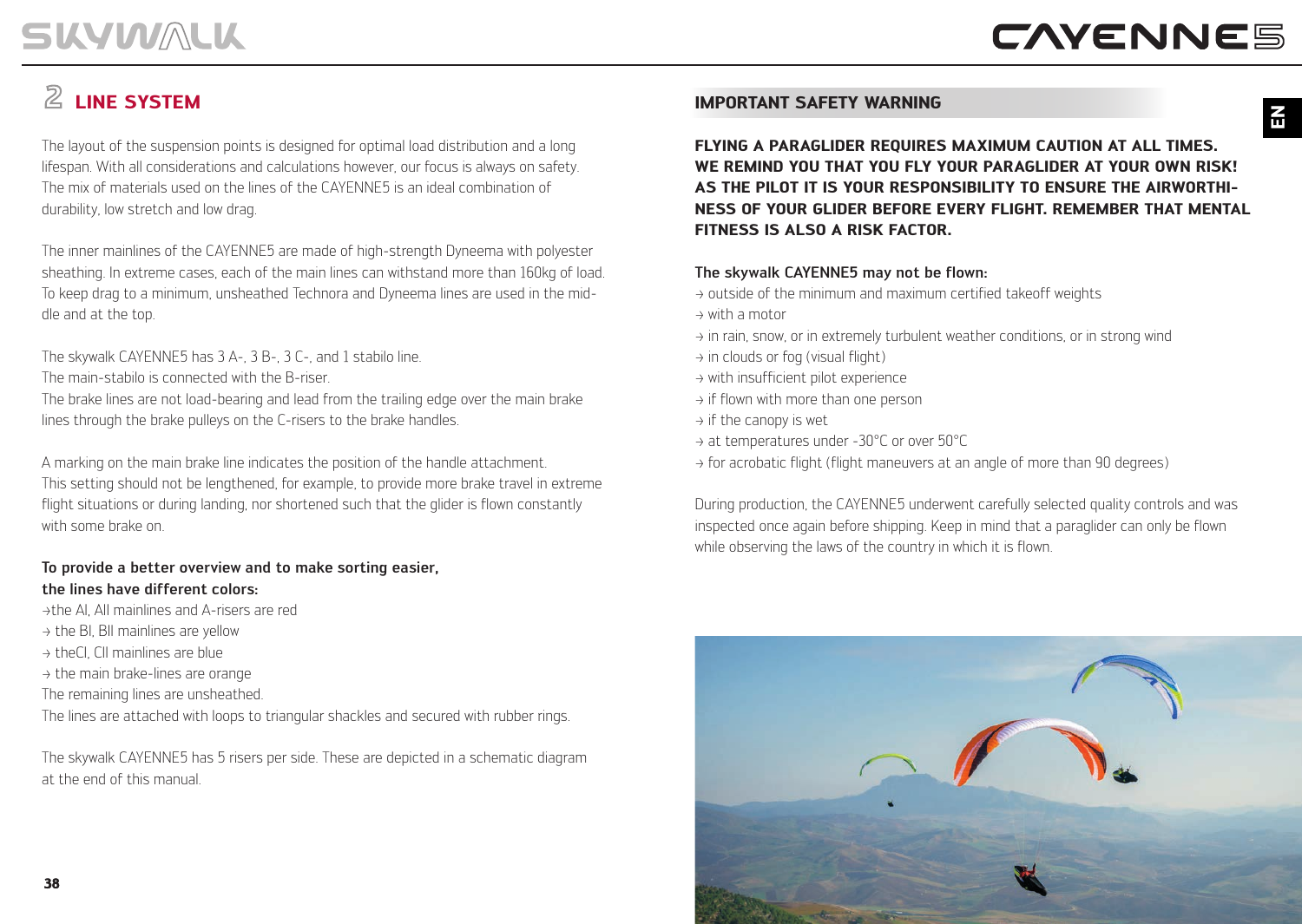**H** 

## **ACCELERATION SYSTEM**

The skywalk CAYENNE5 can be equipped with a foot-operated Acceleration-System. The acceleration system effects the A, B and C2 risers. Exact lengths and an illustration of the risers can be found at the end of the instructions. Both risers are equipped WITHOUT trimmers.

## **HARNESS**

The skywalk CAYENNE5 is licensed for all certified harnesses of the GH type (harnesses without solid cross-bracing).

Be aware that the relative brake travel and the agility of the glider change with the height of the attachment point.

## **FLIGHT TECHNIQUES AND CHARACTERISTICS**

### **PREFLIGHT CHECK AND MAINTENANCE**

It is important to check all paragliding equipment thoroughly before every flight to see if it has any defects. Also check the paraglider after long flights and after long storage.

### Check thorougly:

- $\rightarrow$  All seams on the harness, the rescue chute attachments and the risers
- > That all connecting parts, line shackles and carabiners are closed
- $\rightarrow$  The brake line knots right and left, following the lines all the way up to the canopy
- $\rightarrow$  All other lines from the risers to the canopy
- > All line attachment points on the canopy
- $\rightarrow$  The top and bottom of the wing for damage and wear and tear
- $\rightarrow$  The profiles and the crossports on the inside
- $\rightarrow$  If the glider is dry

### **CAUTION**

**DO NOT LAUNCH IF YOU FIND ANY DEFECTS, EVEN SMALL ONES! IF YOU FIND ANY SIGNS OF DAMAGE OR ABNORMAL WEAR AND TEAR, CONTACT YOUR FLIGHT SCHOOL OR SKYWALK DIRECTLY.**

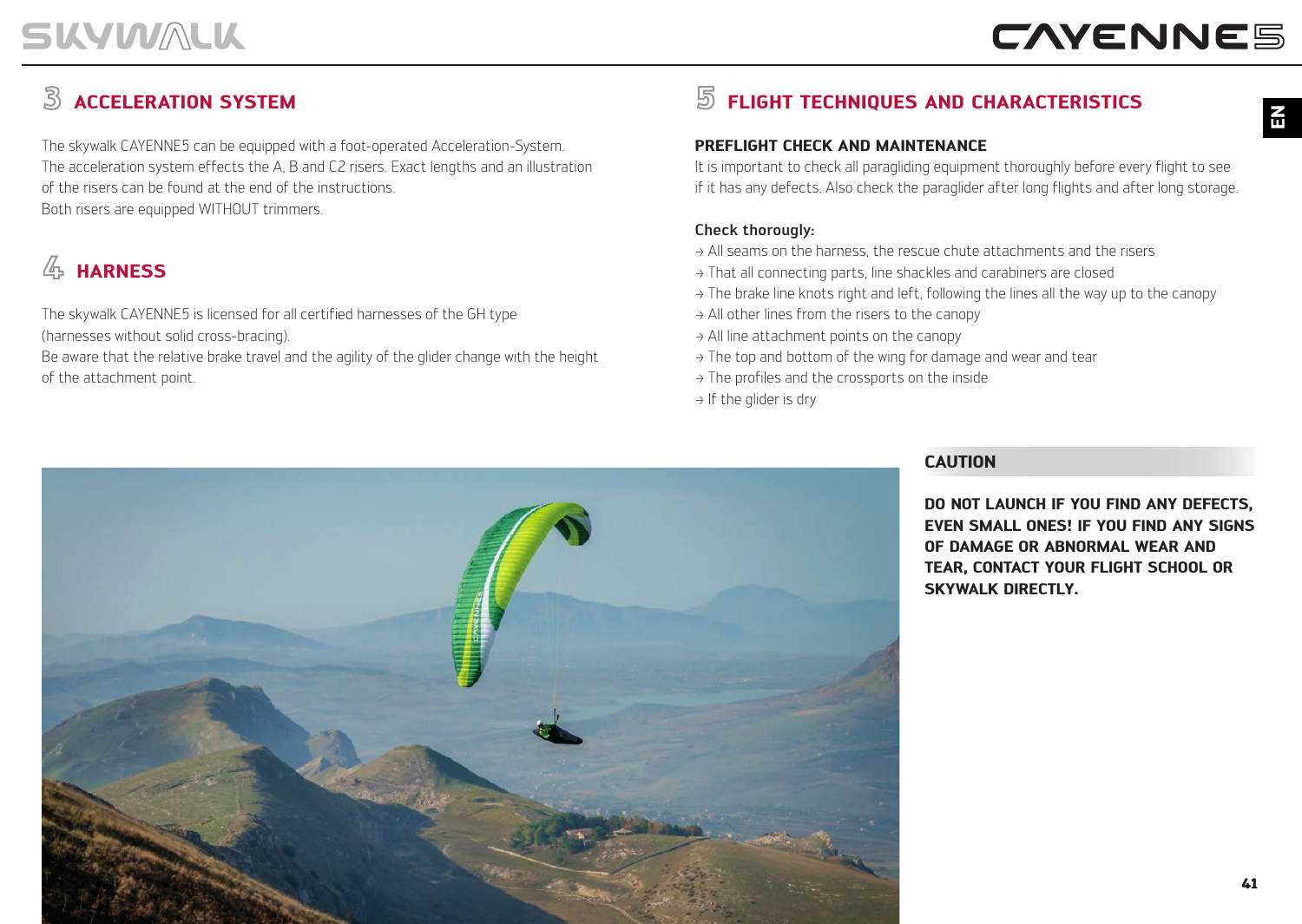### **LAYING OUT THE GLIDER**

If you use your paraglider for the first time we recommend that you practise some inflations and try some simple flights at a training site. This way you are able to get used to your skywalk CAYENNE5. Lay out the canopy so that the leading edge is slightly arched.

The middle of the canopy should form the deepest point of the paraglider. This way the A-lines are tensioned first in the middle whilst inflating. The paraglider inflates evenly which ensures a stable and straight take off.

The CAYENNE5 is very easy to sort due to the 3 line levels, yet sorting should always be completed carefully. All lines have to run freely without any knots and twists from the risers to the canopy.

During flight, tied or crossed over lines can often not be released or untangled! The brake-lines are lying directly on the ground, so please pay attention that they do not become entangled during launch. There shouldn't be any lines beneath the canopy during take-off. Line-overs can have fatal consequences!

### **TAKE-OFF**

The skywalk CAYENNE5 is easy to launch.

Hold the A-risers and the brake handles in your hands. For a better identification, the A-lines and covers at the A-risers are coloured red. The brake lines are coloured orange and the brake handles are black. Hold your arms slightly sideways and backwards like an extension of the A-risers. Before launching check the laid out glider.

Further check the wind direction and the airspace! Pull rapidly and the canopy of the skywalk CAYENNE5 will launch and rise above your head. The canopy will inflate fast and reliably. Keep the paraglider straight above your head and run forward.

Slow down a little as soon as the upward pull decreases. You can open any collapsed cells by pumping the affected side. Changes of directions that are necessary can be carried out now. Look and feel that the wing is properly inflated.

Don't make your final decision to accelerate or to take-off until you are absolutely sure that the wing is properly and evenly inflated.

Otherwise, stop the take-off procedure immediately! During reverse launches and in strong winds, it is possible that the paraglider surges forward and inflates faster than intended.

You can counteract this by running towards the glider. We recommend practicing this demanding launch technique on a flat slope! If you reverse launch it is advisable to only use the inside A-risers. This way the glider opens a bit more slowly and in strong winds you don´t have to deal with the full pressure at once.

### **TURNING**

The skywalk CAYENNE5 is very manoeuvrable and reacts to steering inputs directly and without delay. Simple weight shift enables you to fly very flat turns with minimal altitude loss. Combined steering technique: Weight shifting and pulling of the inside brake line allow extra tight turns. During turning you can control the speed, the curve radius and banking by additional use of the outer brake. Counter braking or releasing the brake lines can change these parameters most effectively.

### **CAUTION**

**PULLING THE BRAKE LINES TOO FAR AND TOO FAST CAN CAUSE A STALL! YOU CAN RECOGNIZE AN IMPENDING NEGATIVE SPIN BY THE HIGH CONTROL LINE PRESSURE AND SLIGHT BACKWARDS FOLDING OF THE WING TIP. IF THIS HAPPENS, RELEASE THE INSIDE BRAKE IMMEDIATELY.**

### **EMERGENCY STEERING**

Should a brake line break or a brake handle become detached, you can still steer and land the glider with limited control using the C-risers. We only recommend this technique for emergency steering. As opposed to gliders with two line levels with which you can change the angle of attack by pulling the rear risers, doing the same on a glider with three line levels causes the profile to deform. This results in a crease forming between levels, which makes the glider more susceptible to collapses. In an emergency, control deflections of several centimeters are possible.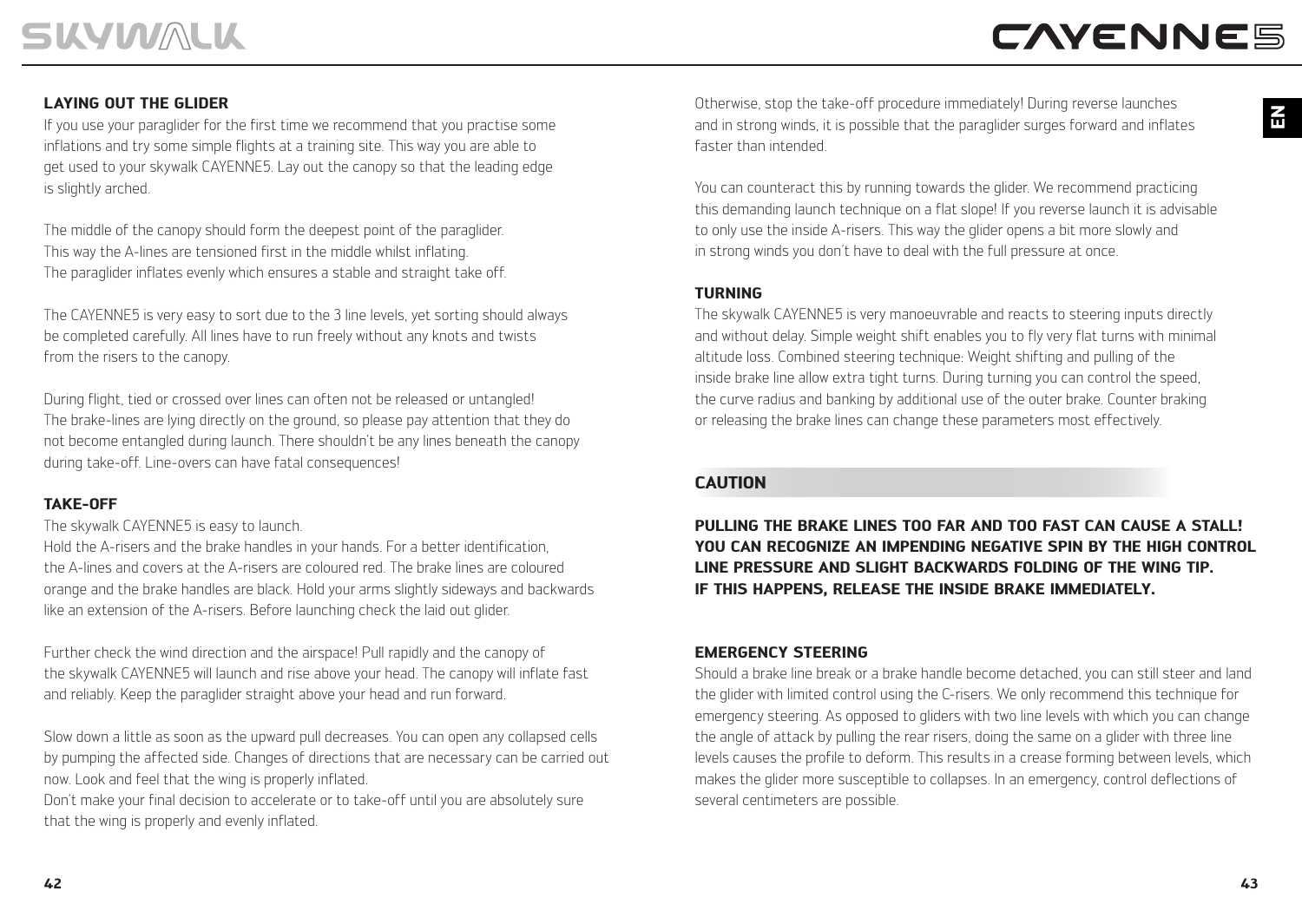**EN**

### **ACTIVE FLYING**

Active flying means flying in harmony with your paraglider. That means that instead of flying with the brakes always in the same position, you are aware of the slightest disturbances in the air and react accordingly, especially in turbulent thermals. Never let go of the brake handles, especially in turbulent conditions!

Despite your glider's high stability, you should constantly use brakes and weight shift to correct the position of the canopy in turbulence. With a light tug on the brakes you can constantly keep in contact with the canopy and feel its internal pressure. That way you can recognize and react early to a pressure drop and impending collapse. Accelerated collapses in general tend to be more impulsive and require increased attention on the part of the pilot. As you gain experience, these reactions will become instinctive.

The skywalk CAYENNE5 rarely collapses even without a pilot reaction. However, maintaining an active flying style will greatly increase your margin of safety.

#### Examples:

 $\rightarrow$  To avoid large changes in the angle of attack, release the brakes when flying into strong updrafts and pull them when flying into downdrafts.

 $\rightarrow$  When flying in turbulent air, if you feel a drop in pressure in parts of your glider, pull the brake briefly and progressively until the pressure becomes normal again. If you brake the wing too quickly and too far, you risk stalling it!

### **ACCELERATED FLYING**

The speed bar should be secured to the harness prior to launch. To use the acceleration-system you will need to make some effort. This can affect the sitting position in the harness. Therefore we recommend an upright position in the harness. Adjust the harness before your first attempt of accelerated flight. We remind you to only fly in wind conditions that don't require constant use of the acceleration-system.

To reach the maximum speed press the acceleration-system firmly until both pulleys on the A-risers touch each other. As soon as you apply the acceleration-system the angle of attack will be reduced, the speed increases, but the paraglider becomes less stable and can collapse more easily. Therefore always use the acceleration-system with adequate altitude from the ground, obstacles and other aircraft.

Avoid adjusting the speed bar too short. It is important to avoid unintentionally accelerating the glider due to a setting that is too short. Accelerated collapses are normally more impulsive and demand fast reactions.

#### **CAUTION**

### **NEVER ACCELERATE IN TURBULENT AIR! NEVER ACCELERATE NEAR THE GROUND! NEVER LET GO THE BRAKE HANDLES! NEVER BRAKE THE GLIDER SYMETRICALLY WHILE FLYING ACCELERATED!**

### **LANDING**

The skywalk CAYENNE5 can be landed easily. Make your final approach against the wind and let the glider slow down at its own rate. Further reduce the speed by applying the brakes lightly and evenly. At about 1m above the ground you increase the angle of attack by slowing down more and eventually completely flare out the glider.

When you have reached the minimal speed apply full brake. In strong head winds, slow down carefully. When you have reached the ground safely, stall the glider warily. Avoid turning sharply before your final approach. This increases the danger of pendulum effect!

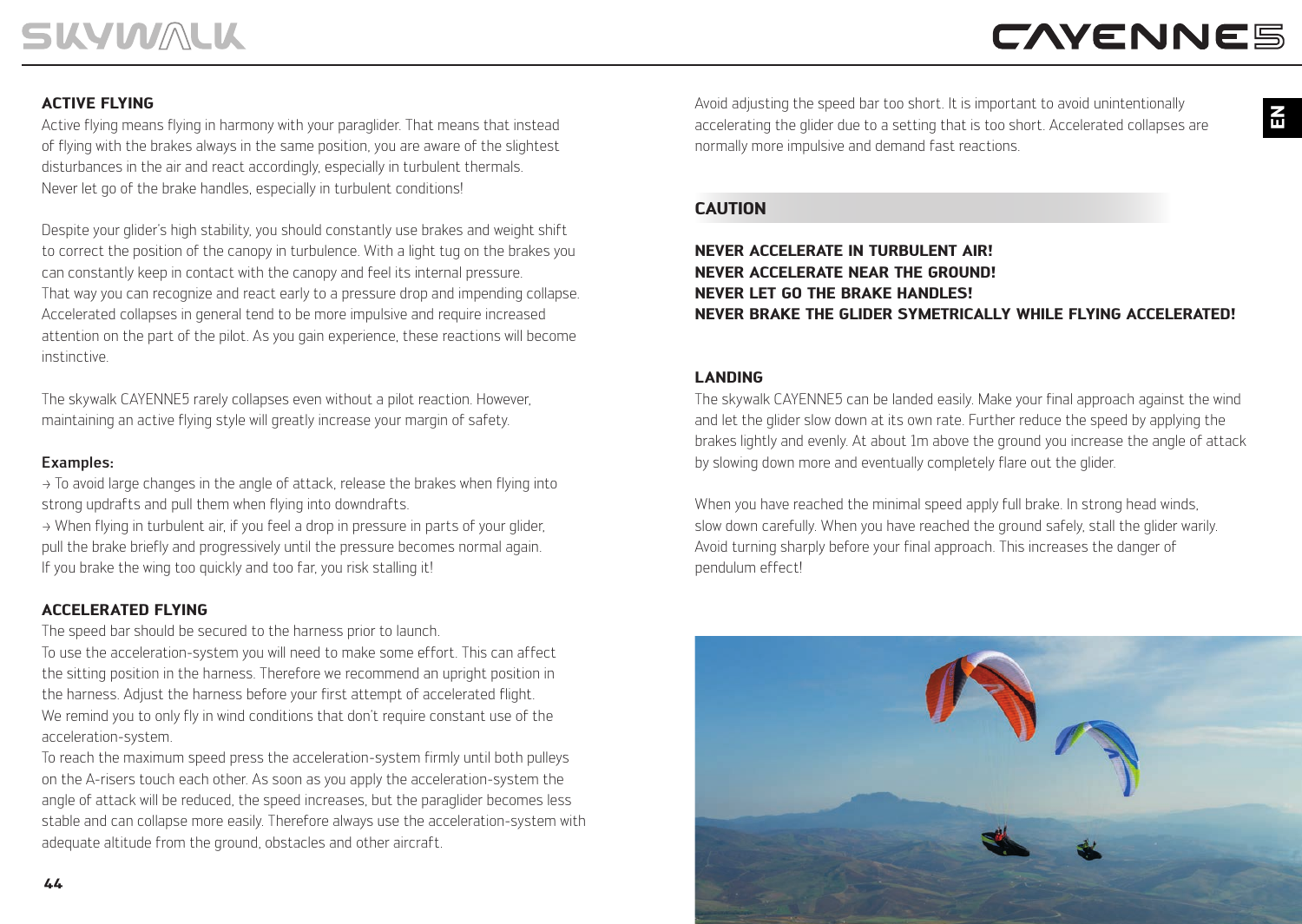# **CAYENNE5**

### **PACKING**

Conscientiously packing your glider guarantees a consistently high quality. First, remove all leaves, grass, sand, etc., then sort the lines and lay them on top of the glider. Always make sure that the glider is dry and clean before you pack it.

Start with the second cell from the middle and lay them cell for cell on top of each other so that the reinforcements of the inlets are kept together. Repeat this process on the trailing edge by starting from the middle and folding together every second panel, drawing them towards the middle. After that, lay the folded panels on top of each other and press the air from the trailing to the leading edge. After doing this on both sides, turn one half onto the other and beginning from the bottom, fold the glider up towards the leading edge.

You can fold the risers in with the glider or leave them sticking out at the bottom or still attached to your harness. When packing, remember to straighten out the lines and shackles to keep them from bending. After every fold, let out the remaining air in the glider through the leading edge. Attach the compression strap around the glider loosely and place it in the nylon bag. If you prefer to use a tube, the steps are the same up the point where you turn the folded panels onto each other. Pull the straps tight and make sure that no material is caught in the zippers.

You can also pack any skywalk glider with elastic nylon wires by any other method without damaging the leading edge. Place the harness with the seat board facing up (to distribute the load better) on top of your glider and close the zippers. You will find adequate space rest of your equipment (helmet, overall, instruments, etc.) under the cover of the rucksack.

A hint to increase the life of your glider even more:

Don't pack your glider too tightly. Treat the leading edge with care despite its robustness and open up your wing a bit if you store it for a longer period of time.

### **WINCHTOWING**

The skywalk CAYENNE5 is well suited for winch towing. Make sure that you only use certified winches and that you climb from the ground at a flat angle.

The pilot must have had proper towing instruction and must ensure that the winch operator has had proper training that includes paragliders. When launching on a winch, always fly with a lot of feeling and don't brake too much as your glider will already have an increased angle of attack. We recommend the use of a towing adapter.

### **FLYING WITH A MOTOR**

Currently, the CAYENNE5 has no certification for flying with a motor. You can find out the current status of motor certification at any dealer or importer, or by asking skywalk directly.

### **DESCENT TECHNIQUES**

This manual is not intended to be an instruction manual and skywalk highly recommends taking part in a safety training course over water.

The following hints will help you to get the most out of your glider.

### For all extreme maneuvers it is important:

- $\rightarrow$  First to practice them under the tutelage of a certified flight instructor as part of a safety training course.
- $\rightarrow$  To ensure that the airspace below you is clear before entering each maneuver.
- $\rightarrow$  To maintain eye contact with your glider throughout each maneuver.



**EN**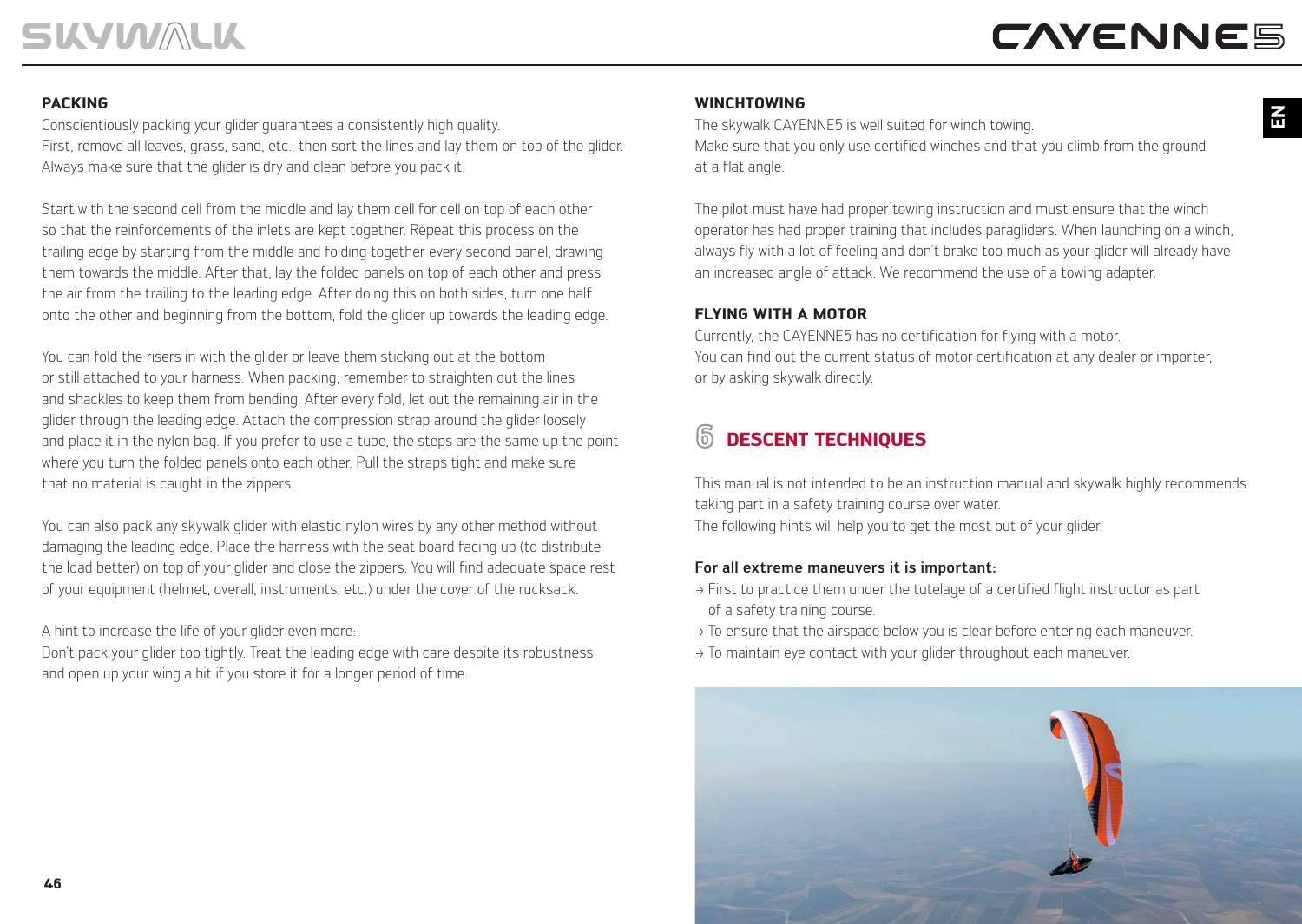### **SPIRAL DIVE**

The skywalk CAYENNE5 does not tend to enter a stabile spiral dive – rather, it will recover by itself if the brakes are released. You can enter a spiral dive by carefully increasing the brake pressure on the inside of a turn while shifting your weight in the same direction. If the glider doesn't bank enough and the sink rate doesn't increase, it's better to start over again rather than to keep applying brake without sensitivity. The spiral begins when the glider banks sharply to the side and enters a sharp, steep turn. You can control the bank angle and descent rate by applying or releasing the inside brake.

### The spiral dive can be used to lose altitude quickly, so please consider the following:

- > High sink rates and the related high G-forces lead to a high physical strain on the body that may be too much for inexperienced pilots! Approach spiral dives slowly!
- > Tensing your stomach muscles during a spiral dive can be very helpful!
- > If you feel dizzy or faint, exit the spiral dive immediately!
- $\rightarrow$  Due to the extreme altitude loss in a spiral dive, make sure you always have enough safe reserve.
- $\rightarrow$  To avoid strong surging when exiting the spiral dive, release the inside brake slowly while continuing to apply the outside brake.
- $\rightarrow$  The brake line pressure in a spiral dive is substantially higher than in normal flight!

### **CAUTION**

TO EXIT A SPIRAL WITH A HIGH SINK RATE (+ 14M/S), IT MAY BE NEC-**ESSARY TO BRAKE THE OUTSIDE HALF OF THE GLIDER AND/OR TO SHIFT YOUR WEIGHT TO THE OUTSIDE OF THE TURN. THE EXIT MAY REQUIRE SEVERAL COMPLETE ROTATIONS AND MAY CAUSE A HIGH LOSS OF ALTITUDE. FOR THIS REASON, DON'T PERFORM THIS MANEUVER AT AN ALTITUDE OF LESS THAN 200 METERS! BY THE TIME YOU REACH THIS ALTITUDE, THE MANEUVER SHOULD HAVE ALREADY BEEN COMPLETED!**

### **BIG EARS**

In contrast to the spiral dive, with big ears your forward speed is higher than your sink speed. This descent method is used to quickly leave dangerous areas in a esired horizontal direction. To collapse the wing tips, pull down both outside A-lines, which are connected to separate A-risers. The resulting collapsed wing tips will put the glider in a stable sink flight. The brake handles remain in your hands together with the outer A-risers. The glider can still be steered by braking on one side or by weight shifting.The danger of canopy disturbances in turbulent air is greatly reduced with big ears.

To exit, release the A-lines. The canopy will normally reopen by itself. You can brake a little to Speed-up the opening. It is better if you reopen one side at a time to reduce the danger of a stall.

### Examples**:**

- $\rightarrow$  If the pilot is surprised near a summit with little ground clearance by strong wind or a thundercloud, neither a B-stall nor a spiral dive can help.
- $\rightarrow$  If the pilot is stuck in very strong lift, it is advisable to exit the lift band with the use of big ears and to find sinking air in which to lose altitude.

### **B-LINE STALL**

The B-lines are pulled down symmetrically (15-20cm). Keep the brake handles in the respective hands. The airflow on top of the profile largely detaches and the paraglider descends without flying forward. Pulling hard on the B-risers allows you to decrease the area of the wing and increase your sink rate, but this also increases the risk of the wing forming a rosette to the front. If this happens, recovery from the B-stall immediately! You can exit the stall by quick and symmetric release of the B-lines. The paraglider will pitch forward and pick up speed. At no time you may use the brakes in this case! If the wing doesn't reopen you may speed up the opening process by gently braking. Subsequently: Since the CAYENNE5 has only 3 levels, the amount of energy needed for the B-stall is higher than with conventional 4 level paragliders.

Generally speaking, the B-stall is a maneuver that is being performed less and less, since it subjects the glider materials to a lot of stress.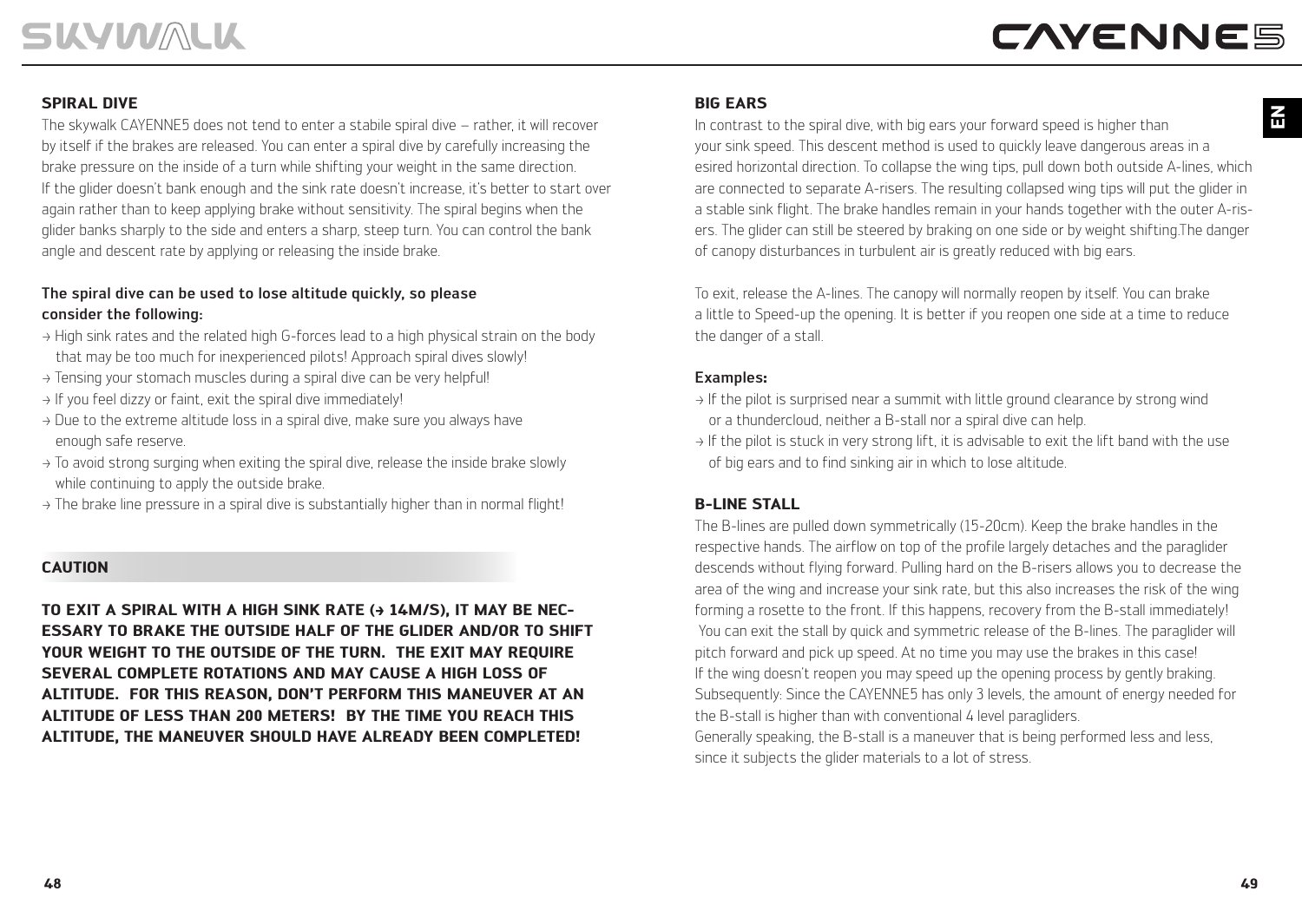### **EXTREME FLIGHT MANEUVERS**

### **ASYMMETRIC COLLAPSE**

The CAYENNE5 is an LTF/EN-C glider and should be flown by seasoned pilots with experience in extreme conditions. Your skywalk CAYENNE5 is a very stable glider, but collapses can still happen in strong turbulence.

The inherent turn toward the collapsed side of the glider can be minimized by braking the open side. With large collapses, brake the open side carefully to avoid stalling the wing. If the collapse doesn't open despite braking and weight shifting on the open side, you can speed up the opening process by repeatedly pumping the brake on the collapsed side.

### **CRAVAT/ LINE OVER**

This type of disturbance has never occurred during test flights with the skywalk CAYENNE5. However, it is possible in extremely turbulent air or due to a pilot error that part of the wing could get tangled in the lines. The pilot should first stabilize the glider by carefully braking the open side. Without pilot reaction, a cravat can cause a glider to enter a stable spiral dive!

### To clear the cravat, there are several possibilities:

- > Pumping the open side
- > Pulling on the stabilo-line
- > Perform a manual collapse of the affected side
- > Fullstall

### **Should these maneuvers not succeed or if the pilot fells overwhelmed by the situation, the rescue parachute should be deployed immediately!**

### **FRONTSTALL**

The glider can be front-stalled with a strong pull on the A-risers or when encountering sudden down drafts. The leading edge collapses impulsively along its entire length. Light brake pressure can reduce oscillations around the longitudinal axis and will help to speed up the opening of the canopy.

The skywalk CAYENNE5 will recover from a front stall by itself. Should the recovery be delayed by turbulence, you can support it with light braking on both sides. Make sure that you don't over brake your glider!

### **PARACHUTAL STALL**

The CAYENNE5 never showed a tendency to parachutal stall in the entire development phase. Despite this, it is possible to perform a parachutal stall. Gliders with porous material (UV radiation) are especially susceptible, as are those that are burdened frequently by winch tow launches. A parachutal stall can also occur when the glider is flown in rain (soaks up moisture). The glider has no forward speed and a high sink rate.

The skywalk CAYENNE5 will normally recover from a parachutal stall by itself. If this doesn't happen, the pilot can end the stable parachutal stall by pushing forward on the A-risers at the level of the line shackles or by activating the speed bar with your feet.

### **CAUTION**

**IF YOU APPLY THE BRAKES DURING A PARACHUTAL STALL, THE GLIDER WILL IMMEDIATELY ENTER A FULL STALL. NEAR THE GROUND, A STABLE PARACHUTAL STALL SHOULD NOT BE EXITED DUE TO THE RESULTING OSCILLATIONS. INSTEAD, THE PILOT SHOULD SIT UP IN HIS HARNESS AND PREPARE FOR A PARACHUTE LANDING FALL.**

### **NEGATIVE SPIN**

A paraglider enters a negative spin when one side of the wing is stalled. The canopy rotates around the vertical axis with the center of rotation located within the wingspan. The inside wing flies backwards.

### There are two causes for the negative spin:

 $\rightarrow$  One brake is pulled too far and too hard (e.g. when entering a spiral dive)  $\rightarrow$  One brake is pulled too hard when flying slowly (e.g. while thermal flying).

If an accidental negative spin is exited immediately, the skywalk CAYENNE5 will normally resume flight without much altitude loss. Just release the brake line that was pulled too far until the airflow is restored to the inside wing.

After a long negative spin, the canopy may surge forward on one side. This could result in an impulsive collapse.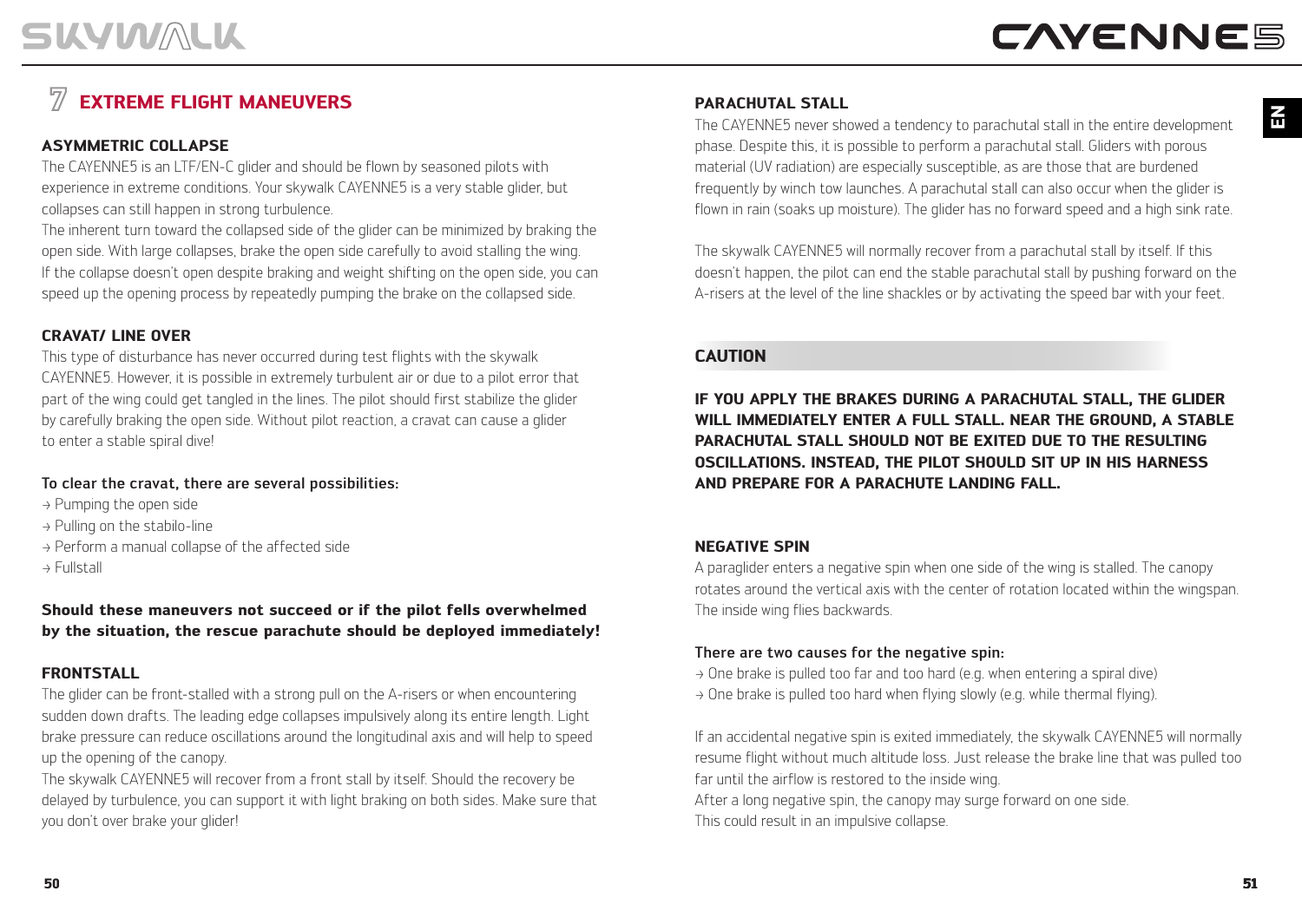### **WINGOVERS**

Alternating left and right turns as the bank angle is gradually increased. If wingover are flown high with a large bank angle, the outside wing tip may loose pressure and start to feel light. In this case, don't increase the bank angle any more as the tip could collapse impulsively.

### **CAUTION**

**NEGATIVE SPINS AND WINGOVERS OVER 90° ARE FORBIDDEN ACROBATIC MANEUVERS AND ARE NOT ALLOWED TO BE FLOWN UNDER NORMAL CONDITIONS.THE WRONG EXIT TECHNIQUE OR PILOT OVERREACTION CAN HAVE DANGEROUS CONSEQUENCES REGARDLESS OF THE TYPE OF GLIDER!**

### **FULLSTALL**

A glider enters a full stall when both brakes are pulled down too far. The glider loses forward speed and eventually collapses back behind the pilot.

### **CAUTION**

### **AT THIS MOMENT IT IS IMPORTANT TO NOT LET UP ON THE BRAKES, OTH-ERWISE THERE IS THE DANGER THAT THE GLIDER MAY SURGE FORWARD IN FRONT OF THE PILOT AND MAY EVEN FALL BELOW THE PILOT.**

The available brake line travel depends on the glider size and is about 52cm for size XS, 55cm for size S, 60cm for size M and 65cm for size L.

However, these values are only reference points to give an idea of the useable brake travel. In turbulent air, a stall can occur much earlier or later with the application of a higher or lower amount of brake line travel.

#### இ **MATERIALS**

The skywalk CAYENNE5 is manufactured from the highest quality materials. skywalk has selected the best possible combination of materials with regard to resilience, performance and longevity. We are aware that the durability of the glider is a deciding factor in the pilot's satisfaction.

### **WING AND RIBS**

| Upper sail:       | Porcher Skytex 38g                                                                      |
|-------------------|-----------------------------------------------------------------------------------------|
| Lower sail:       | Porcher Skytex 32g                                                                      |
| Rihs <sub>t</sub> | Porcher Skytex 32g hard                                                                 |
|                   | The upper sail is made from highly aging resistant material to optimize the longevity o |

The upper sail is made from highly aging resistant material to optimize the longevity of the CAYENNE5.

### **LINES**

We have chosen a mixture of Technora and Dyneema due to its minimum stretch and high durability. These lines will never look »old« even after years of use.

| A. B. C Main lines: . | Liros PPSL160 / Edelrid 8000U-90    |
|-----------------------|-------------------------------------|
| A. B. C Middle lines: | Liros DC60 / Edelrid 8000U-90       |
| A, B, C Top lines:    | Edelrid 8000U-50, 9200-30           |
| Brake lines:          | Liros DEL P200/32 / Edelrid 9200-30 |

### **RISERS**

The risers are made of 12,5 mm Polyester by Cousin Freres. Stretching values, strength and stability of this material is among the highest of all webbing products available.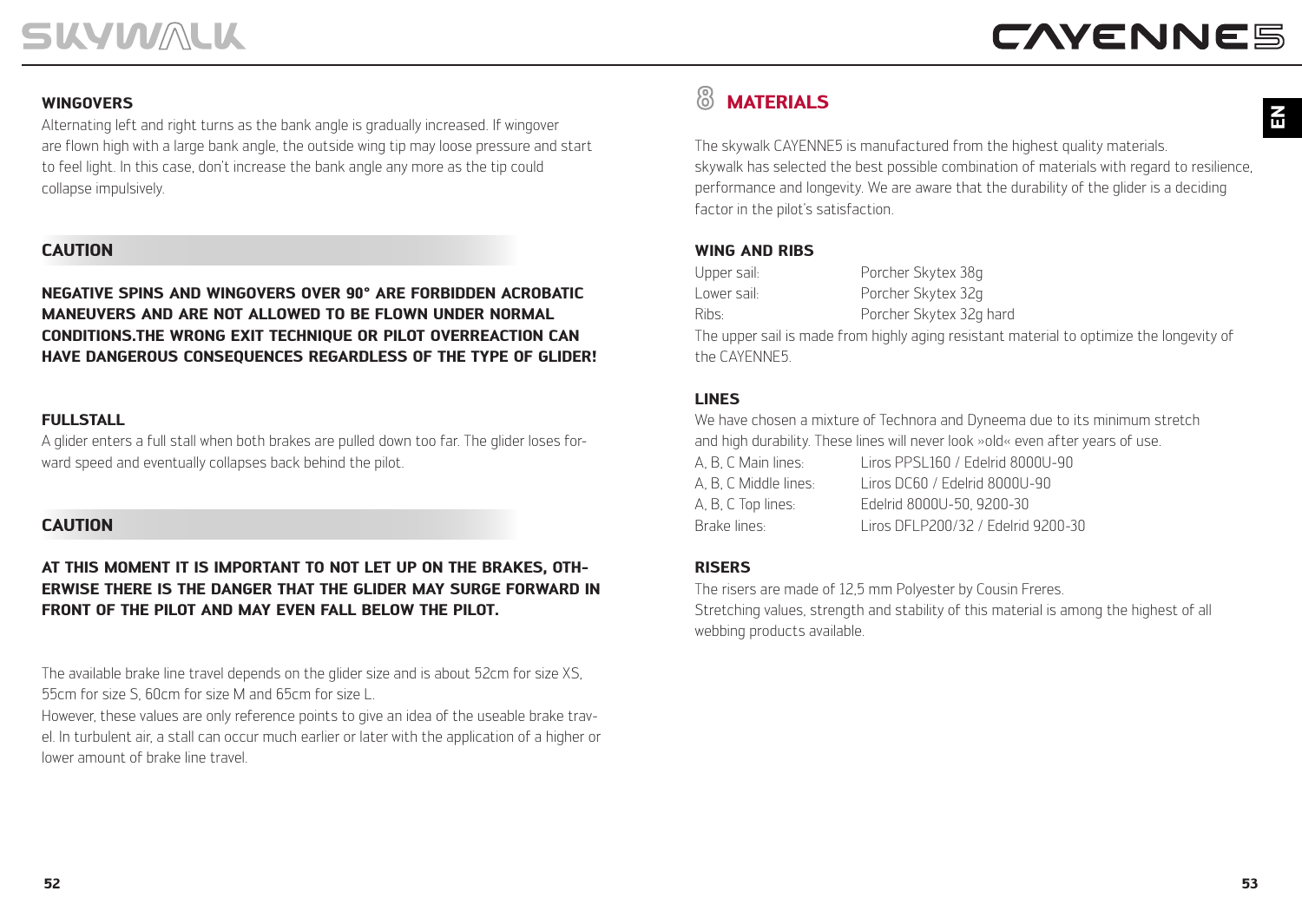### **MAINTENANCE**

With proper care, your skywalk glider should remain airworthy for many years. A well treated glider will be able to fly twice as many hours as a glider that after each use is stuffed without feeling back into its sack.

Always remember: your life depends on your glider!

### **STORAGE**

Ideal is a dry, dark place with a constant temperature. Moisture is an old enemy of the durability of all paragliders. For this reason, always dry your equipment before you store it, preferably in a heated and well ventilated room, so that moisture can evaporate.

### **CLEANING**

Any rubbing or abrasion can cause your glider to deteriorate quickly. The PU coated canopy materialis dirt-repellent and in emergencies, can be cleaned easily. If you still think you need to clean your glider (e.g. of cow manure), then use a soft, damp towel or a sponge WITHOUT soap, solvent or detergent. Let your glider dry thoroughly before storing it.

### **REPAIR**

Repairs should only be carried out by the manufacturer or by an authorized skywalk service center. Exceptions include the repair of small cuts (up to about 5 cm that don't affect a seam) that can be patched with skywalk sail tape, and the swapping out of lines. Replacement lines can be ordered directly from the skywalk homepage.

### **LINE REPAIRS**

The main lines of the skywalk CAYENNE5 consist of a Dyneema- or Technora core and a polyester sheath. Avoid heavy loads on individual lines as excessive stretching may be irreversible. Repeating kinking of lines at the same spot reduces their strength. Visible damage to lines, even if it's only to the sheath, should be checked and possibly repaired. New lines can be ordered from the manufacturer or from an authorized skywalk service center. They will help you to replace defective lines. Before a line is replaced, the correct length has to be verified by comparing it with the corresponding line on the other side of the wing. After the replacement and before your next flight, perform a line check by kiting up the glider on the ground.

### **HINTS FOR MATERIAL CARE**

- $\rightarrow$  Avoid leaving your glider unused in the sun or lying outside in bad weather.
- $\rightarrow$  Avoid exposing your glider to abrasion by dragging it over sticks and stones.
- > Always fold your glider carefully and loosely and avoid sharp creases and extreme compression of the material.
- $\rightarrow$  Always store the risers in the riser bag provided.
- → Should the material come in contact with salt water, rinse it immediately and carefully with fresh water and make sure that it has enough time to dry in a shady location.
- $\rightarrow$  If you land in a tree, never pull hard on the lines or material to free your glider. Rather, do so carefully and with patience. Once you have removed all leaves and branches from your glider, inspect the line lengths and symmetry before your next flight.
- $\rightarrow$  When laying out your glider, make sure that neither material nor lines are dirty as particles caught in the fibers can shorten the lines and damage the material.
- $\rightarrow$  If lines get caught on the ground, they can get stretched or torn during launching. For this reason, make sure that all lines are free and avoid stepping on them.
- $\rightarrow$  Make sure that no snow, sand or stones find their way into the canopy because weight on the trailing edge of the glider can brake or even stall it. Should this happen anyway, lift up the glider by C-lines so that the air inlets are pointing down and the canopy can empty itself.
- $\rightarrow$  When launching in a strong wind, part of the glider may hit the ground hard. This can lead to tears in the ribs or damage to the seams. For this reason, inspect your glider on a regular basis for this type of damage.
- $\rightarrow$  After landing, don't let the glider fall to the ground on its nose as this can damage the material in the leading edge.

#### $10$ **DISPOSAL**

When choosing materials, skywalk places high value on environmental compatibility and the highest quality control. Should your glider someday no longer be flyable, remove all metal parts such as shackles, pulleys, etc.

All remaining parts such as lines, material and risers can be turned in at a recycling center. The metallic parts can be turned in at a metals recycling center. The best solution is to send your retired skywalk glider directly to us. We will then take care of recycling it.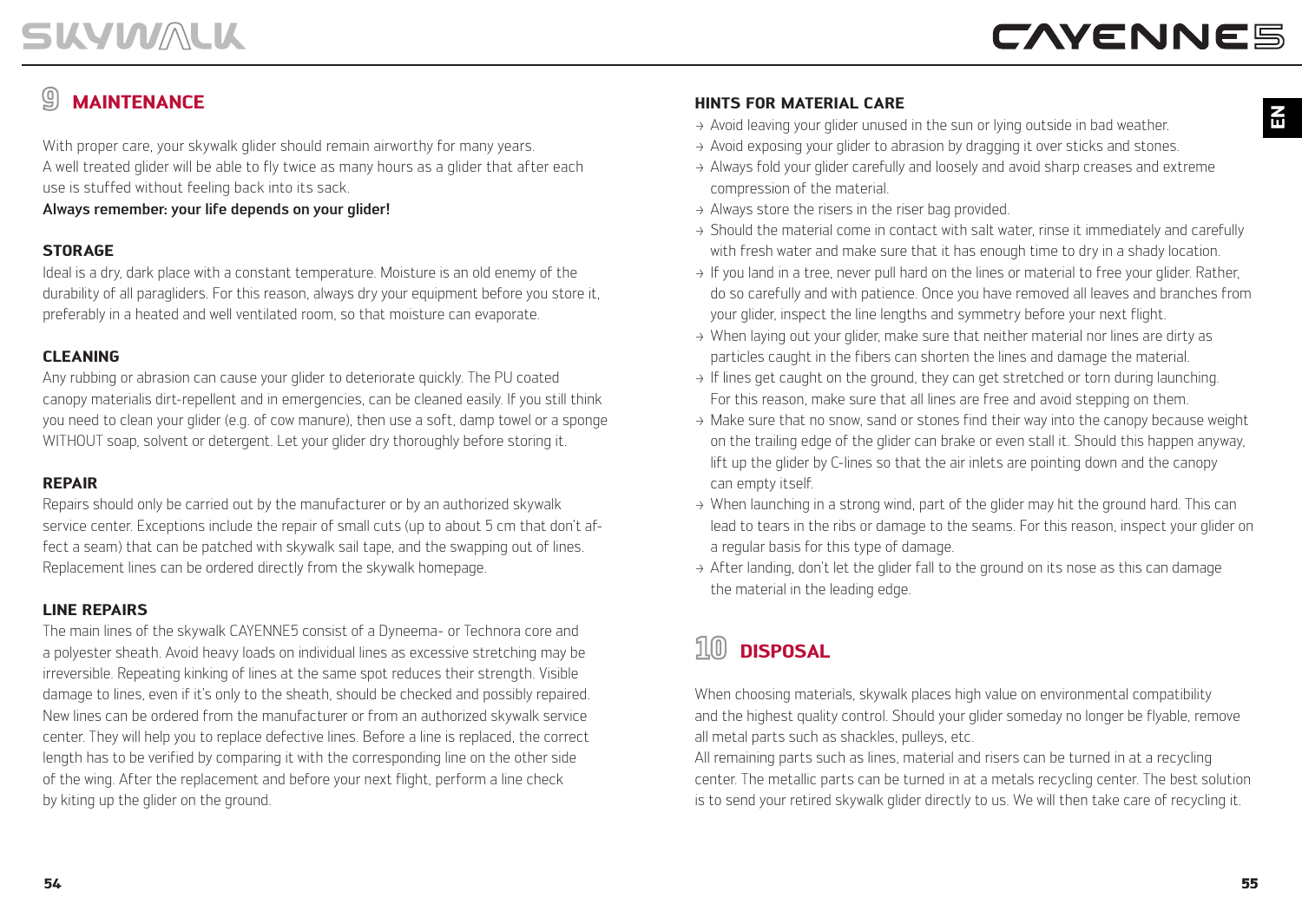### **MAINTENANCE CHECK**

According to LTF regulations your glider will have to undergo a maintenance check after 24 months or after 150 flight hours (according to which occurs first). According to these regulations the Two-Year-Check has to be carried out by the manufacturer, its representative or by the owner himself. The check will have to be confirmed by a official stamp (ex. Checkair label). Missing this deadline or if the check is carried out by an unauthorised company will lead the skywalk CAYENNE5 to lose any guarantee claim. We recommend not doing this check yourself. Without the proper instruments and specific knowledge the check will be insufficient. Airworthiness is therefore not guaranteed.

### **CAUTION**

**IF THE GLIDER IS SUBJECTED TO ABOVE AVERAGE WEAR AND TEAR (EXTREME FLIGHT MANEUVERS, FORBIDDEN ACROBAT FLIGHT MANEUVERS) OR IS USED FREQUENTLY IN SAND OR SALTY AIR, IT SHOULD BE INSPECTED EARLIER OR SHOULD UNDERGO AN ADDITIONAL INSPECTION!**

### Changes to the paraglider:

Your skywalk CAYENNE5 is manufactured within the regulated parameters of tolerance. These parameters are very narrow and must not be altered under any circumstance. Only this way the optimum balance between performance, handling and safety can be guaranteed!

### **CAUTION**

**UNAUTHORIZED CHANGES INVALIDATE THE TYPE APPROVAL AND ALL LIABILITY CLAIMS AGAINST THE MANUFACTURER ARE INVALIDATED.**

## $\overline{\text{12}}$  **HOMOLOGATION**

The CAYENNE5 is certified to LTF 09 and EN926-1, EN926-2 in the category C. The CAYENNE5 is defined as a lightweight sport aircraft with an empty weight of less than 120kg in the paraglider category. The many homologation tests are the last hurdle in the development of a skywalk paraglider. The homologation test flights only take place when the test team is completely happy with the glider development. We remark that the certification results will differ during flight in thermals or turbulent air. The homologation informs solely regarding the paraglider performance during extreme-flightmanoeuvres performed in stable air conditions. These extreme-flight-manoeuvres during the homologation process should thus not be over-valued. Remember that certification maneuvers were carried out with a harness in the group GH with a carabiner distance (middle to middle) of 42-46 cm. If another harness is used, the glider may display flight characteristics that differ from those in the description.

#### 13 **NATURE AND ENVIRONMENTALLY COMPATIBLE BEHAVIOR**

We have taken the first step towards ecological awareness with our nature-friendly sport. Especially with our mountain climbers who prefer to climb to the launch site. Nevertheless, we plan on continuing in the same vein. This means specifically: clean up your trash, stay on marked trails and don't cause unnecessary noise. Please help to maintain the balance of nature and to respect animals in their territory.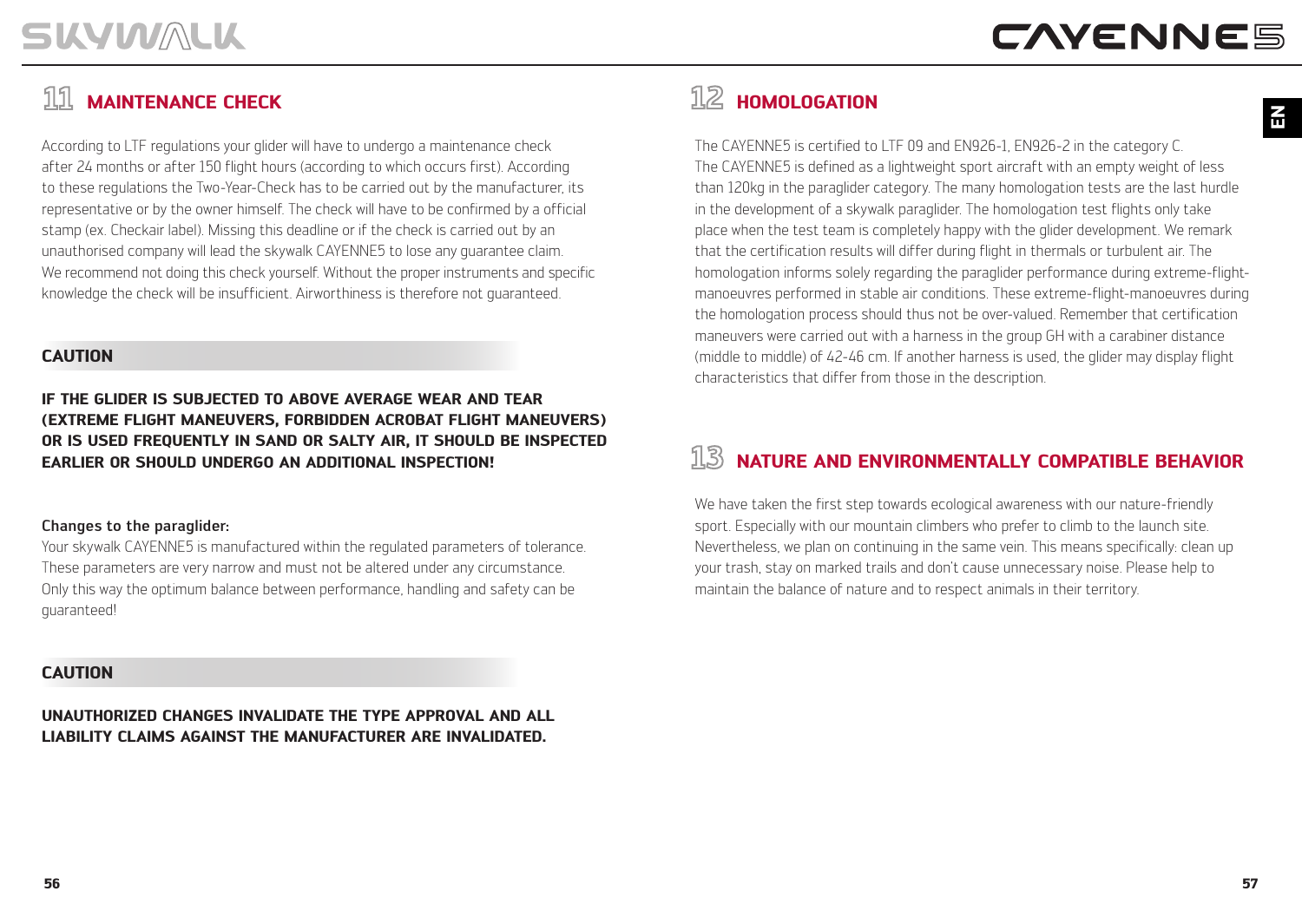**EN**

## $\frac{\pi}{\sqrt{2}}$  **CLOSING WORDS**

The skywalk CAYENNE5 is at the pinnacle of paraglider development in the market for sport class gliders and shows what is possible regarding performance, safety and innovation. It cost us a lot of time to develop this glider, but it was also a lot of fun. In this development we recognize the challenge of making the right product for every area and individual taste. We are pleased if you notice this during your first flight and if you feel a certain unity with your glider from the very beginning.

The CAYENNE5 will provide you with plenty of joy over many years if you treat it and care for it properly. Respect for the demands and dangers of our sport are essential for successful and beautiful flights. Even the safest paraglider can be dangerous due to misjudgments of meteorological conditions or pilot error.

Always remember that flying sports are potentially risky and that you are responsible for your own safety. We advise you to fly carefully and to respect laws in the interest of our sport, because every pilot always flies at his or her own risk!

**WE WISH YOU A LOT OF FUN WITH YOUR NEW GLIDER AND ALWAYS HAPPY LANDINGS!!**

Your skywalk Team

## **SKYWALK**

GmbH & Co. KG

WINDECKSTR 4 83250 MARQUARTSTEIN GERMANY

Fon: +49 (0) 8641 - 69 48 40 Fax: +49 (0) 8641 - 69 48 11

www.skywalk.info info@skywalk.info



This line schematic is only for illustration purposes. Schematics for other sizes are available through your flight school, importer or skywalk.

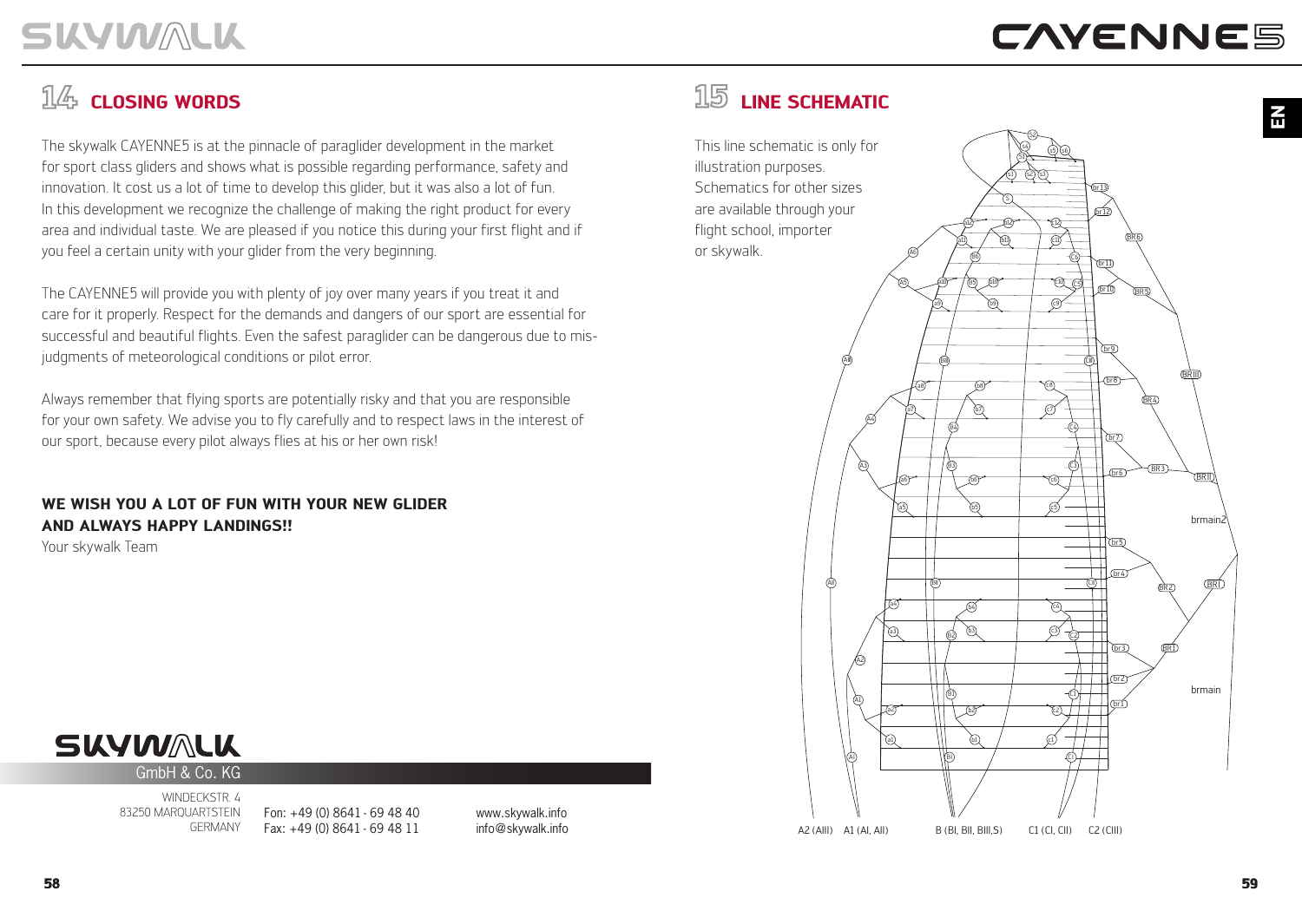# CAYENNE5

# $16$  **RISERS**

CAYENNE5



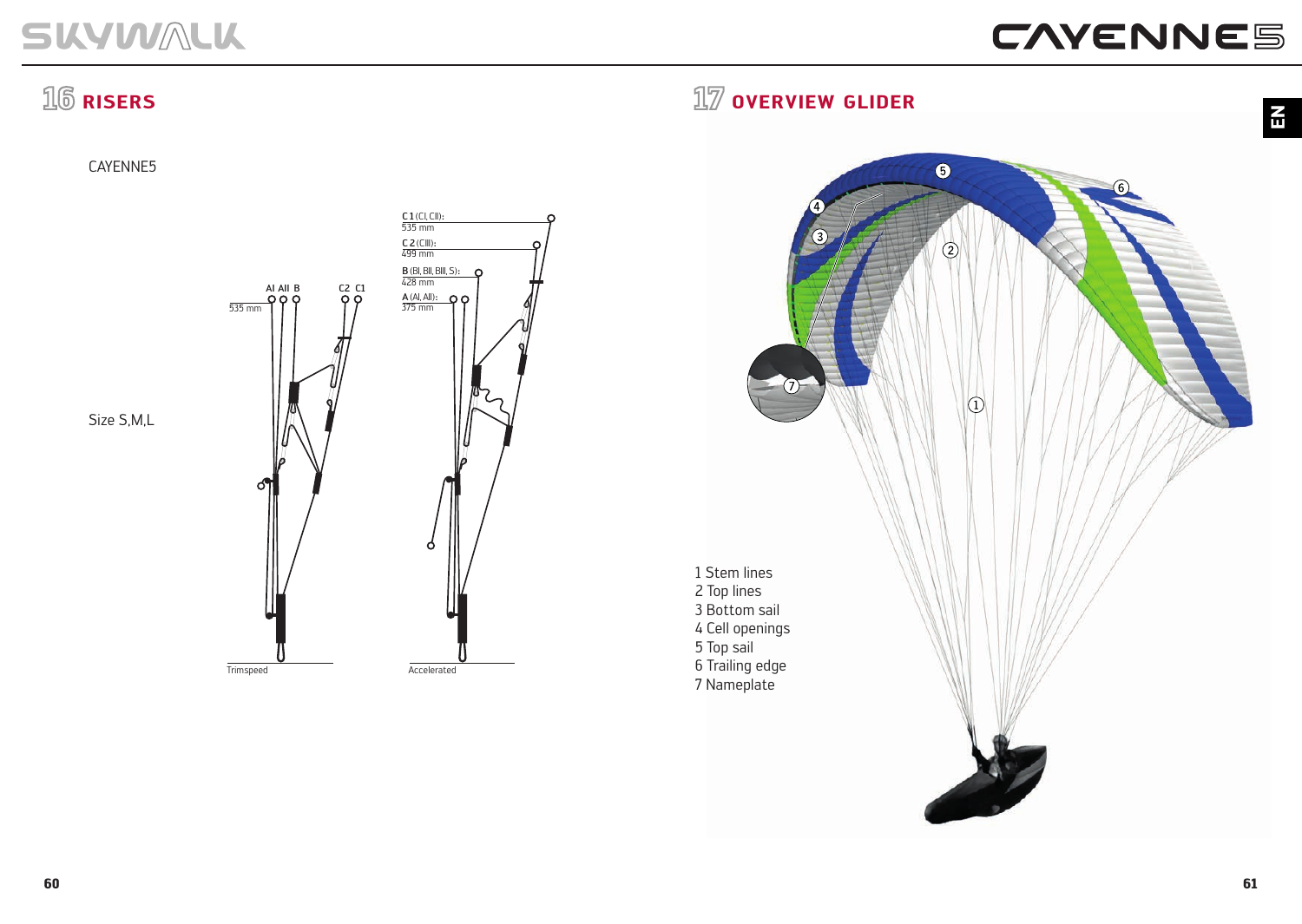**EN**

| <b>Test Protocol</b>  |                       |                     | Date:  |
|-----------------------|-----------------------|---------------------|--------|
| Customer, Name:       |                       |                     |        |
| Adress:               |                       |                     | Phone: |
|                       |                       |                     |        |
|                       |                       |                     |        |
| Glider:               | Size:                 | Serial number:      |        |
| Gütesiegelnr.:        |                       | Date of last check: |        |
| Date of first flight: | Year of construction: |                     |        |

| Accomplished checking:                | Results $[+/]-]$ : |                          | Description of failure: | Suggested repairs: |
|---------------------------------------|--------------------|--------------------------|-------------------------|--------------------|
| Identification:                       | $\boxed{+}$        | $\overline{\phantom{a}}$ |                         |                    |
| Visual check of canopy:               |                    |                          |                         |                    |
|                                       |                    |                          |                         |                    |
| Upper surface:<br>Lower surface:      | $\lceil + \rceil$  | Ξ                        |                         |                    |
|                                       | $\overline{+}$     | Ξ                        |                         |                    |
| Profiles:                             | $\overline{+}$     | Ξ                        |                         |                    |
| Line flares:                          | $\overline{+}$     | $\bar{\phantom{a}}$      |                         |                    |
| Leading edge:                         | $\overline{+}$     | Ţ                        |                         |                    |
| Trailing edge:                        | $^{+}$             | Ξ                        |                         |                    |
| Crossports:                           | $\boxed{+}$        | Ξ                        |                         |                    |
| <b>Visual check of lines:</b>         |                    |                          |                         |                    |
| Seams:                                | $\overline{+}$     | F                        |                         |                    |
| Abrasion spots:                       | $\overline{+}$     | $\overline{\phantom{a}}$ |                         |                    |
| Core withdrawals:                     | $\boxed{+}$        | τ                        |                         |                    |
| Vis. check of connection-<br>parts:   |                    |                          |                         |                    |
| Suspension line screw locks:          | $\overline{+}$     | $\overline{\phantom{a}}$ |                         |                    |
| Risers:                               | $\boxed{+}$        | Ξ                        |                         |                    |
| Length measurement:                   |                    |                          |                         |                    |
| Risers:                               | $\boxed{+}$        | $\overline{\phantom{a}}$ |                         |                    |
| Lines:                                | $\boxed{+}$        | Ξ                        |                         |                    |
| <b>Examinations of the</b><br>canopy: |                    |                          |                         |                    |
| Firmness of canopy:                   | $\lceil + \rceil$  | Ξ                        |                         |                    |
| Porosity:                             | $\overline{+}$     | Ξ                        |                         |                    |

| <b>Examinations of the lines:</b> |            |                                                   |                                                                         |             |  |  |     |  |
|-----------------------------------|------------|---------------------------------------------------|-------------------------------------------------------------------------|-------------|--|--|-----|--|
| Firmness of mais'n lines:         |            |                                                   |                                                                         |             |  |  | daN |  |
| Visual check of trimming:         |            |                                                   |                                                                         |             |  |  |     |  |
| Checkflight necessary?            |            |                                                   |                                                                         |             |  |  |     |  |
| Gütesiegel patch?                 |            |                                                   |                                                                         |             |  |  |     |  |
| Identification plate?             |            |                                                   |                                                                         |             |  |  |     |  |
| Condition:                        | <b>New</b> |                                                   |                                                                         |             |  |  |     |  |
|                                   |            | Very good condition                               |                                                                         |             |  |  |     |  |
|                                   |            | Good condition                                    |                                                                         |             |  |  |     |  |
|                                   |            | Well used                                         |                                                                         |             |  |  |     |  |
|                                   |            |                                                   | Heavily used, but within gütesiegel standards, frequent checks required |             |  |  |     |  |
|                                   |            | no longer airworthy, outside of the limit values. |                                                                         |             |  |  |     |  |
| Repairs made?:                    |            |                                                   |                                                                         |             |  |  |     |  |
|                                   |            |                                                   |                                                                         |             |  |  |     |  |
|                                   |            |                                                   |                                                                         |             |  |  |     |  |
|                                   |            |                                                   |                                                                         |             |  |  |     |  |
|                                   |            |                                                   |                                                                         |             |  |  |     |  |
|                                   |            |                                                   |                                                                         |             |  |  |     |  |
|                                   |            |                                                   |                                                                         |             |  |  |     |  |
| Signature of tester:              |            |                                                   |                                                                         | Date:       |  |  |     |  |
|                                   |            |                                                   |                                                                         |             |  |  |     |  |
|                                   |            |                                                   |                                                                         |             |  |  |     |  |
|                                   |            |                                                   |                                                                         |             |  |  |     |  |
|                                   |            |                                                   |                                                                         |             |  |  |     |  |
|                                   |            |                                                   |                                                                         |             |  |  |     |  |
| Name of tester:                   |            |                                                   |                                                                         | Firm stamp: |  |  |     |  |